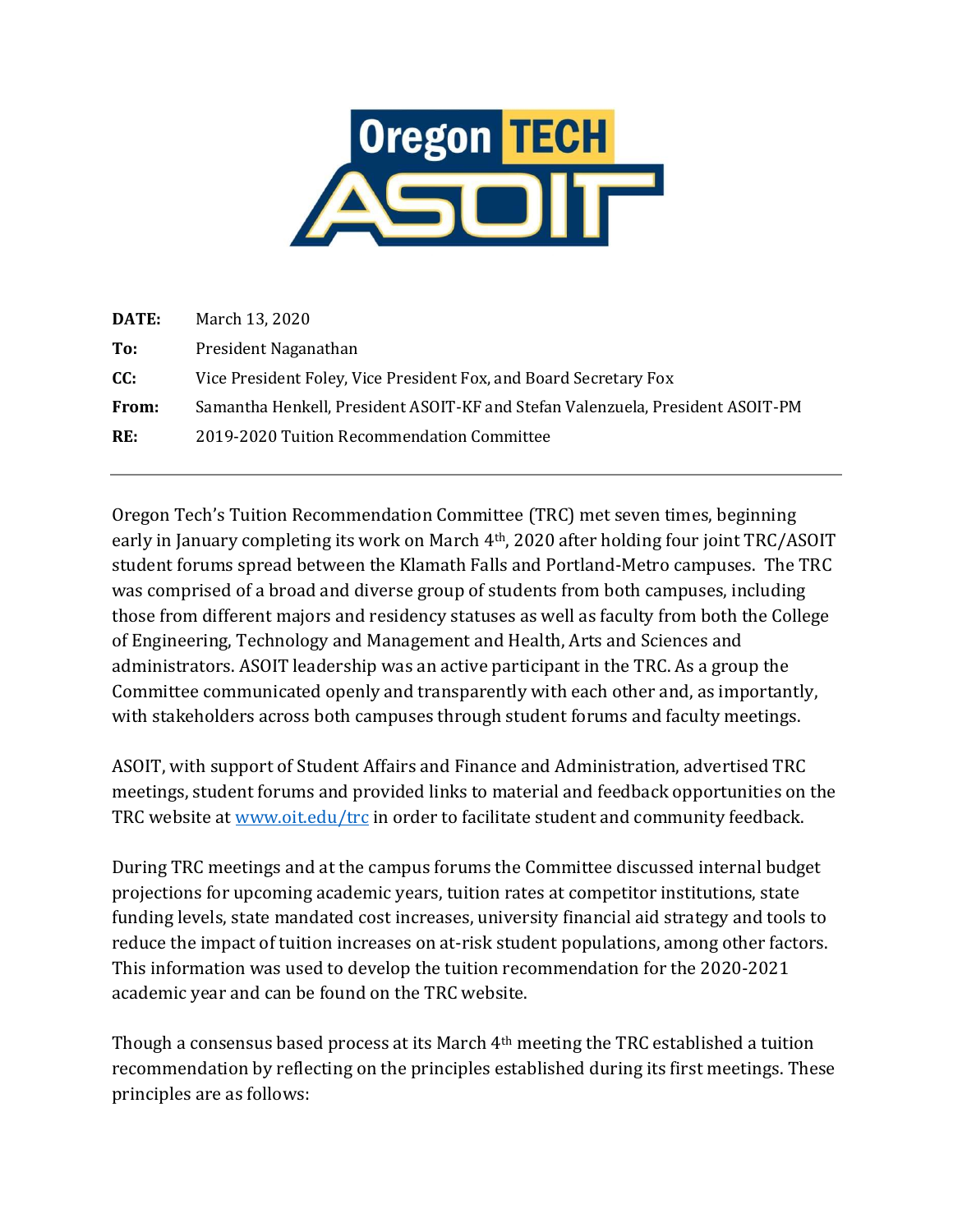- Consider long-term factors when recommending the single year decisions (important to have a forward looking vision)
- Recognize the importance of affordability for students
- Tuition levels should be developed using data and information, including internal budget, comparator institutions, and external cost indices.
- Ensure we maintain the current service level, quality and support that Oregon Tech provides to students.

During the final meeting of the TRC it recommended a "middle path" tuition increases for undergraduate tuition in order to maintain the quality and strong return on investment an Oregon Tech education provides, ensure continued investments in equipment intensive programs at both campuses , and create the space for increased levels of financial aid to support student affordability and completion. The Committee's recommended two possible pathways for 2020-21 academic year tuition which have roughly equivalent financial impacts to the university changes, in order of preference:

- Increase by 5% over current base tuition rates and tuition for set Health Program and Engineering Technology Differentials to 35%, or
- Increase by 8% over current base tuition rates and keep Health Program and Engineering Technology Differentials at 30%.

Under both of these tuition scenarios, the tuition differential for Medical Lab Sciences (MLS) would be reset to match the Health Program Differential.

For the university overall the TRC also recommended increases in remissions of \$150,000 for the 2020-21 fiscal year over the 2019-20 fiscal year remission budget of \$4.5M, as well as continued focus by the university on increasing investments from state and federal sources, including grants and investments from industry partners to offset operations and equipment needs.

There were certain considerations specific to each campus location that the TRC wished to emphasize at the tuition levels recommended above, these are as follows:

Portland-Metro Campus:

- Senior Leadership (Provost, Deans and Vice-Presidents) will be on campus more frequently and host Q&A sessions with students in partnership with ASOIT P-M,
- Faculty replacements approved during the 2019-20 academic year for Portland-Metro will move forward,